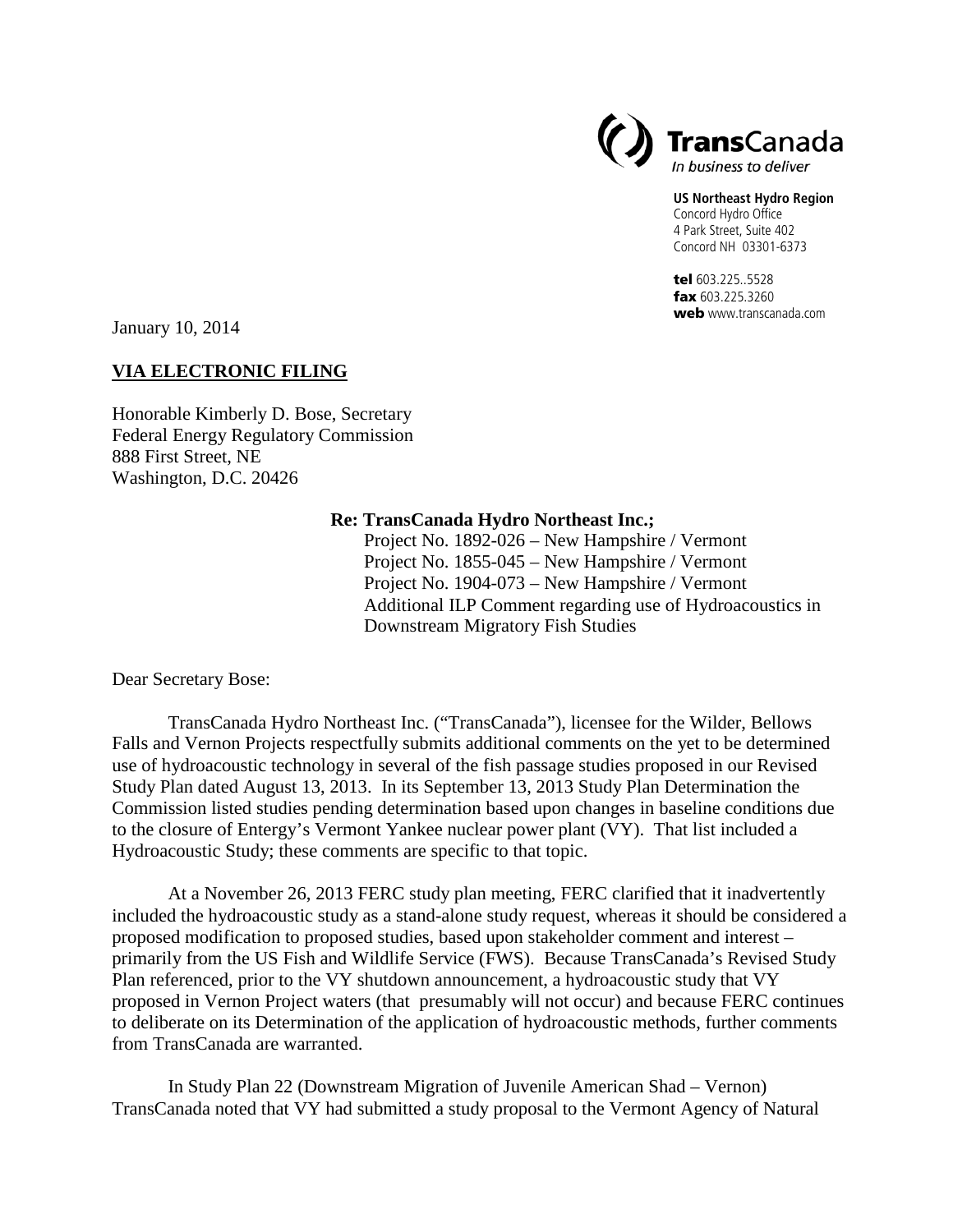Resources to monitor juvenile shad downstream movement through the Vernon impoundment via a hydroacoustic array located in the forebay of Vernon dam. During the November 26, 2013 meeting, TransCanada corrected FERC's stated presumption that TransCanada would be relying on the results of VY's study rather than performing its own study. TransCanada pointed out, for the licensing record, that stakeholders including FWS requested essentially the same hydroacoustic study of VY under the proceedings associated with securing a Vermont Certificate of Public Good with the objective of studying VY thermal discharge effects. TransCanada referenced the study as a possible supplemental dataset; not as a surrogate for a similar study under the auspices of TransCanada's overall study plan. We continue to contend that our current study plan will adequately meet the goals and objectives of the various study requests associated with downstream migrants.

It is important to note that in its March 1, 2013 letter, the FWS did not included the determination of *run magnitude* in their study objectives and goals for study requests 6 (Impact of Vernon Project Operations on Downstream Migration of Juvenile American Shad) and 10 (Evaluation of Timing of Downstream Migratory Movements of American Eels on the mainstem Connecticut River). Study request 6 identified timing, migration rates, survival rates and proportional route selection for juvenile shad, study request 10 identified timing and presence of American eel as the stated objectives. While FWS suggested the use of hydroacoustics as a suitable methodology, its stated purpose does not match the stated study objectives. In the study request 6 methodology, the term *magnitude* is first introduced directed at examining *"natural/wild fish" behavior* as well as providing "information on timing of migration upstream and downstream of Vernon Dam."

In response to this seemingly additional interest in *magnitude* TransCanada revised its Study Plan and submitted it on August 13, 2013 with a responsiveness summary to written comments. With respect to American eel downstream migration, there was no continued request for use of hydroacoustic technology in any of the American eel migration study comments. With respect to juvenile shad migration, TransCanada revised its study plan to incorporate a single beam hydroacoustic transducer as a means of estimating a relative number of shad passing the dam as the downstream run progresses through time (our interpretation of magnitude – or frequency). It will also support other study methods to identify the timing and duration of the run. Magnitude was not interpreted as quantifying the abundance of the out-migration population. Based upon the comments received from the FWS on August 29, 2013 and January 9, 2014, this interpretation appears to be accurate. However, if assessment of magnitude was meant to convey a desire to estimate population of downstream migrants using hydroacoustics above and below the dam (as originally requested in FWS's March 1, 2013 letter), then the cost of study 22 alone would skyrocket to \$1.6-\$1.7 million based upon preliminary designs.

In its August 29, 2013 comment letter, the FWS stated two arguments for adding a multiunit array of hydroacoustic transducers to study 22 (as opposed to our proposed single-beam transducer):

*1.* The Service believes the way to gain the most comprehensive understanding of the juvenile shad outmigration and its relationship to project operations and environmental conditions is to have transducers at all possible passage routes (i.e., intake, fish bypasses, spillway gates). *TC Response: We agree, in part, with this comment. Installing an array across the entire 955 feet of intake, forebay and spillway would be most comprehensive. TransCanada has examined what such an array would be in order to successfully implement this as requested. Based upon Normandeau*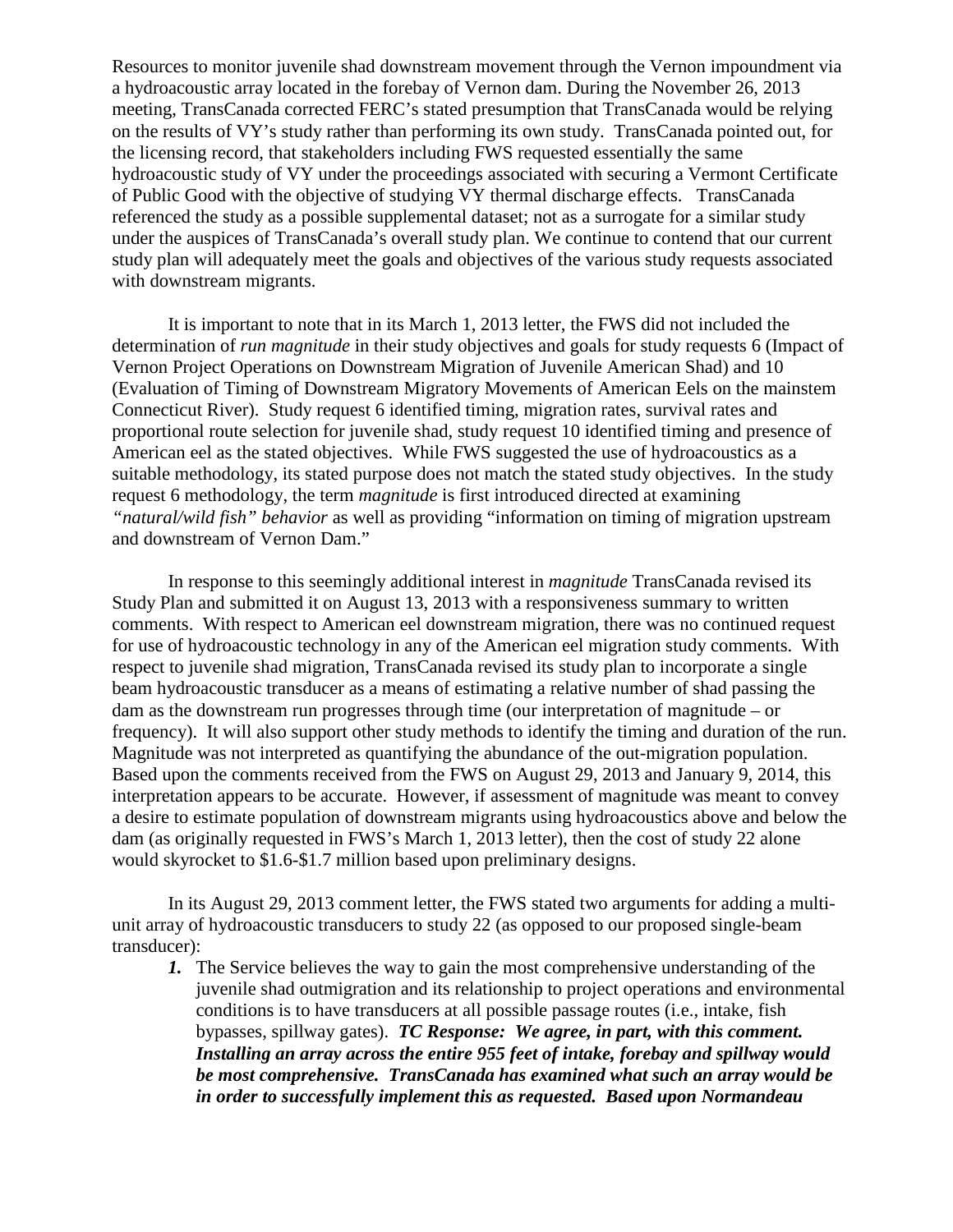*Associate's significant experience with this technology, it would require a complex network of more than 30 transducers on the upstream side of the dam to cover each potential exit route and add \$530,000 - \$600,000 to the existing estimated study cost of \$360,000 - \$420,000. This does not even begin to assess the downstream area as requested in the original March 1, 2013 FWS study request. We would contend that we are not required to perform a comprehensive study, such as this, to accomplish the goals and objectives of the study. The FWS suggested methodology including its study cost estimate ("*Estimated cost for the study is expected to be up to \$150,000, with the majority of costs associated with equipment (hydroacoustic gear, radio tags, radio receivers, and PIT readers) and related field work labor."**)** *appears to be based upon limited information and experience. The shutdown of VY, the absence of a thermal discharge or delay in study implementation until 2015 does not change our position.*

2. A single transducer near the fish pipe may provide sufficient insight into the timing, duration and relative abundance of the run, assuming that passage through the fish pipe is indicative of passage through other potential routes. However, a single transducer directed towards the fish pipe will not allow for an assessment of delay at the project. *TC response: We also agree, in part, with this comment. Given the length of the study season and the continued operation of the surface passage during said season, it makes the most sense to monitor timing, duration and relative abundance at this location. With respect to assessment of delay, we have, for over 20 years, with FWS approval, conducted passage delay assessments utilizing radiotagging methods at Vernon Dam. Our study 22 methodology continues to rely on such a technique and therefore adding hydroacoustics for that purpose is not necessary. The shutdown of VY, the absence of a thermal discharge or delay in study implementation until 2015 does not change our position.*

In its January 9, 2014 comment letter, the FWS presented several arguments for the continued necessity or requirement to include a comprehensive hydroacoustic array as part of study 22:

- 1. While VY's thermal effluent certainly may influence downstream migration through the project area, our concerns continue to be with respect to how migration dynamics (i.e., frequency, timing, duration, etc.) are influenced by the Vernon Project, even in the absence of VY. *TC Response: We believe our study 22 methodologies will utilize methods historically considered acceptable for determining frequency, timing and duration absent a costly multi-unit hydroacoustic array of transducers and the accompanying vast amount of data to process following the Fall 2015 field season. The shutdown of VY, the absence of a thermal discharge or delay in study implementation until 2015 does not change our position.*
- 2. As FERC is aware, hydroacoustics will be utilized to address the same objectives for potential juvenile shad impacts at both of FirstLight's projects. We believe it is important that similar approaches and techniques for American shad studies be used by the two licensees at their projects so that there can be consistent and comparative review by the Service, FERC, and other parties. (FWS representatives presented a similar argument at the November 26, 2013 meeting in response to a question from Mr. Ken Hogan.) *TC Response: We disagree with this statement. Elements of the goals and objectives in both studies are similar, but with respect to the specific project structures and operation, they are very different. Within FL's study, the use of hydroacoustics is intended to estimate juvenile shad entering and exiting in the Canal and estimates of the numbers entrained at the Northfield Mountain Project. Using a similar technology will not in itself provide consistent and comparative review; they are*